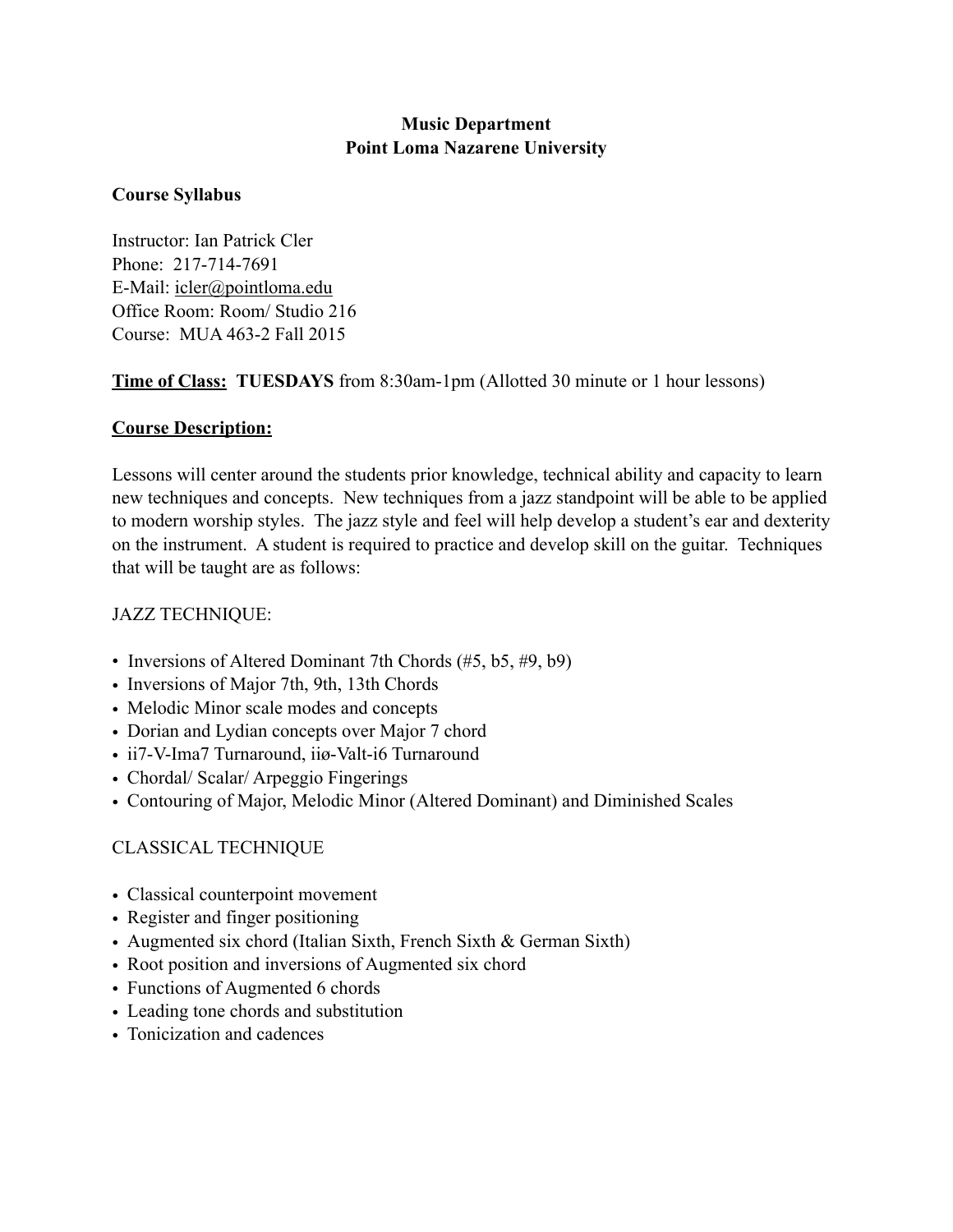| <b>Required Learning:</b> Donna Lee by Charlie Parker (160 bpm or above) |
|--------------------------------------------------------------------------|
| Rhythm Changes in Bb                                                     |
| Altered Blues form                                                       |
| 25 Melodic and Progressive Studies, Op. 23 by Matteo Carcassi            |

#### **Required Transcription Project:**

Lee Morgan's Solo on Ceora (Recommended with analysis)

#### **Course Rationale:**

Private lesson curriculum is for the student that is earnestly seeking to become skillful at the instrument- to acquire a better ear, to obtain dexterity and to achieve better feel pertaining to jazz.

| <b>Recommended Reading:</b> Jazz Theory by Mark Levine |                                                           |
|--------------------------------------------------------|-----------------------------------------------------------|
|                                                        | Jazz Etudes by Greg Fishman                               |
|                                                        | <b>Recommended Albums:</b> Upper East Side by Bobby Broom |
|                                                        | Lee-Way by Lee Morgan                                     |
|                                                        | Cornbread by Lee Morgan                                   |
|                                                        | Blue Benson by George Benson                              |
|                                                        | Boss Guitar by Wes Montgomery                             |
|                                                        | Matteo Carcassi, 25 Etudes, Op. 60-6 by Lucio Matarzzo    |
|                                                        | J.S. Bach, Works for Guitar by Tilman Hoppstock           |
| <b>Required Albums:</b> Impressions by Pat Martino     |                                                           |
|                                                        | Blue Benson by George Benson                              |
|                                                        | Matteo Carcassi, 25 Etudes, Op. 60-6 by Lucio Matarzzo    |

## **Attendance Policy:**

Maintain continued success by attending each class on time. If there are an `emergencies, if possible, please contact the professor ahead of time. If there needs to be a cancellation or postponed lesson, please discuss with the professor.

J.S. Bach, Works for Guitar by Tilman Hoppstock

**Required Materials:** College Ruled Notebook Pencils and an eraser Staff Paper Folder for material Guitar (This one should be obvious) Metronome (Your iPhone should have an App).